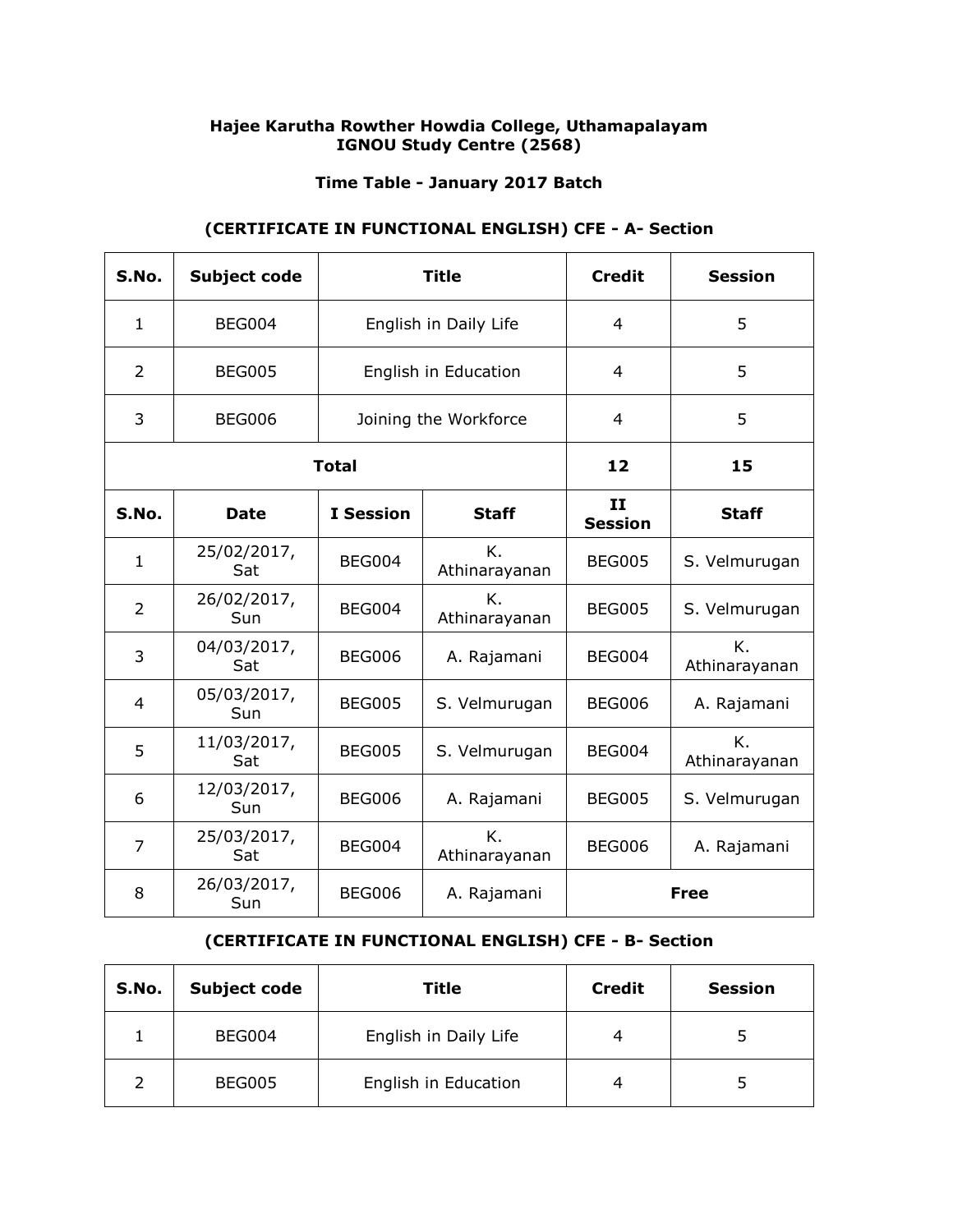| 3              | <b>BEG006</b>      | Joining the Workforce |                       | 4                           | 5                     |
|----------------|--------------------|-----------------------|-----------------------|-----------------------------|-----------------------|
|                | <b>Total</b>       | 12                    | 15                    |                             |                       |
| S.No.          | <b>Date</b>        | <b>I</b> Session      | <b>Staff</b>          | <b>II</b><br><b>Session</b> | <b>Staff</b>          |
| $\mathbf{1}$   | 25/02/2017,<br>Sat | <b>BEG005</b>         | D. Gayathri<br>Devi   | <b>BEG004</b>               | S. Halitha<br>Barveen |
| $\overline{2}$ | 26/02/2017,<br>Sun | <b>BEG004</b>         | S. Halitha<br>Barveen | <b>BEG005</b>               | D. Gayathri<br>Devi   |
| 3              | 04/03/2017,<br>Sat | <b>BEG006</b>         | K. Fathima<br>Nasreen | <b>BEG004</b>               | S. Halitha<br>Barveen |
| 4              | 05/03/2017,<br>Sun | <b>BEG005</b>         | D. Gayathri<br>Devi   | <b>BEG006</b>               | K. Fathima<br>Nasreen |
| 5              | 11/03/2017,<br>Sat | <b>BEG005</b>         | D. Gayathri<br>Devi   | <b>BEG004</b>               | S. Halitha<br>Barveen |
| 6              | 12/03/2017,<br>Sun | <b>BEG006</b>         | K. Fathima<br>Nasreen | <b>BEG005</b>               | D. Gayathri<br>Devi   |
| 7              | 25/03/2017,<br>Sat | <b>BEG004</b>         | S. Halitha<br>Barveen | <b>BEG006</b>               | K. Fathima<br>Nasreen |
| 8              | 26/03/2017,<br>Sun | <b>BEG006</b>         | K. Fathima<br>Nasreen | Free                        |                       |

## **CBS Certificate in Business Skills**

| S.No.          | Subject code       | Title                                                   |                    | <b>Credit</b>        | <b>Session</b> |
|----------------|--------------------|---------------------------------------------------------|--------------------|----------------------|----------------|
| 1              | $ECO -01$          | <b>Business Organisation</b>                            |                    | 4                    | 5              |
| 2              | <b>PCO -01</b>     | Preparatory Course in<br>Commerce                       |                    | 4                    | 5              |
| 3              | <b>BCOA-001</b>    | <b>Business Communication &amp;</b><br>Entrepreneurship |                    | 4                    | 5              |
| 4              | CITL-05            | MS-Office                                               |                    | 4                    | 5              |
| <b>Total</b>   |                    |                                                         |                    | 16                   | 20             |
| S.No.          | <b>Date</b>        | <b>I</b> Session<br><b>Staff</b>                        |                    | II<br><b>Session</b> | <b>Staff</b>   |
| $\mathbf{1}$   | 25/02/2017,<br>Sat | $ECO -01$                                               | Κ.<br>Deepalakshmi | <b>BCOA-001</b>      | M. Kaja Mydeen |
| $\overline{2}$ | 26/02/2017,<br>Sun | $ECO -01$                                               | Κ.<br>Deepalakshmi | <b>BCOA-001</b>      | M. Kaja Mydeen |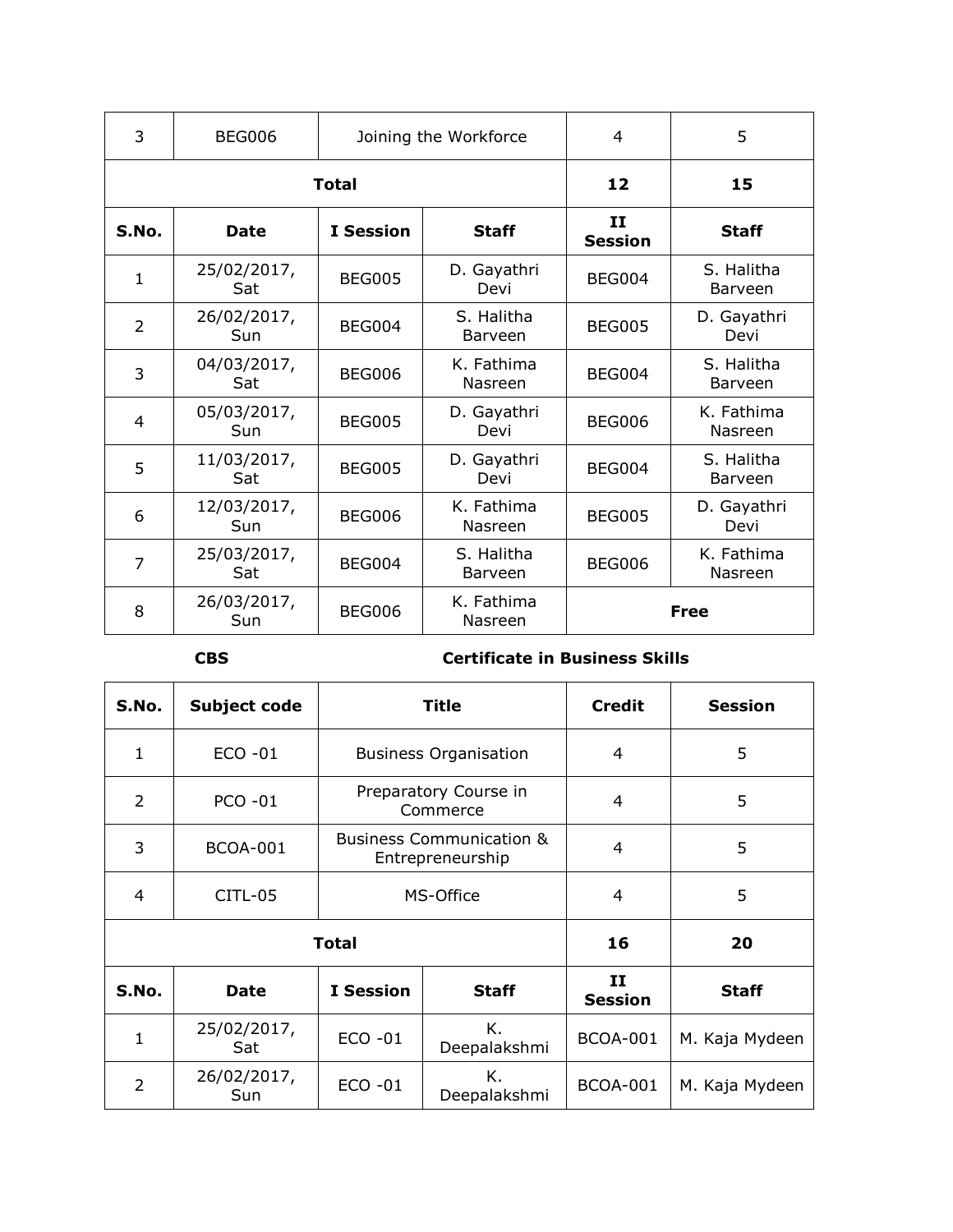| 3  | 04/03/2017,<br>Sat | CITL-05         | Saravanapriya      | <b>BCOA-001</b> | M. Kaja Mydeen     |
|----|--------------------|-----------------|--------------------|-----------------|--------------------|
| 4  | 05/03/2017,<br>Sun | CITL-05         | Saravanapriya      | <b>BCOA-001</b> | M. Kaja Mydeen     |
| 5  | 11/03/2017,<br>Sat | <b>BCOA-001</b> | M. Kaja Mydeen     | <b>PCO -01</b>  | M. Pappathi        |
| 6  | 12/03/2017,<br>Sun | $PCO - 01$      | M. Pappathi        | $ECO -01$       | Κ.<br>Deepalakshmi |
| 7  | 25/03/2017,<br>Sat | CITL-05         | Saravanapriya      | $ECO -01$       | Κ.<br>Deepalakshmi |
| 8  | 26/03/2017,<br>Sun | ECO -01         | К.<br>Deepalakshmi | <b>PCO -01</b>  | M. Pappathi        |
| 9  | 01/04/2017,<br>Sat | <b>PCO -01</b>  | M. Pappathi        | <b>CITL-05</b>  | Saravanapriya      |
| 10 | 02/04/2017,<br>Sun | CITL-05         | Saravanapriya      | <b>PCO -01</b>  | M. Pappathi        |

# **CTE Certificate in Teaching of English as a Second Language**

| S.No.          | <b>Subject code</b> |                                        | <b>Title</b>         | <b>Credit</b>        | <b>Session</b>      |
|----------------|---------------------|----------------------------------------|----------------------|----------------------|---------------------|
| 1              | CTE1                |                                        | The Language Learner | 4                    | 5                   |
| $\overline{2}$ | CTE <sub>2</sub>    | The Structure of English               |                      | 4                    | 5                   |
| 3              | CTE <sub>3</sub>    | <b>Teaching Strategies</b>             |                      | 4                    | 5                   |
| 4              | CTE <sub>5</sub>    | Teaching English -<br>Secondary School |                      | 4                    | 5                   |
|                | <b>Total</b>        | 16                                     | 20                   |                      |                     |
| S.No.          | <b>Date</b>         | <b>I</b> Session<br><b>Staff</b>       |                      | 11<br><b>Session</b> | <b>Staff</b>        |
| $\mathbf{1}$   | 25/02/2017,<br>Sat  | CTE <sub>1</sub>                       | A. Rajamani          | CTE <sub>2</sub>     | D. Gayathri<br>Devi |
| $\overline{2}$ | 26/02/2017,<br>Sun  | CTE <sub>3</sub><br>S. Velmurugan      |                      | CTE5                 | K.<br>Athinarayanan |
| 3              | 04/03/2017,<br>Sat  | CTE3                                   | S. Velmurugan        | CTE <sub>2</sub>     | D. Gayathri<br>Devi |
| 4              | 05/03/2017,<br>Sun  | CTE1                                   | A. Rajamani          | CTE5                 | Κ.<br>Athinarayanan |